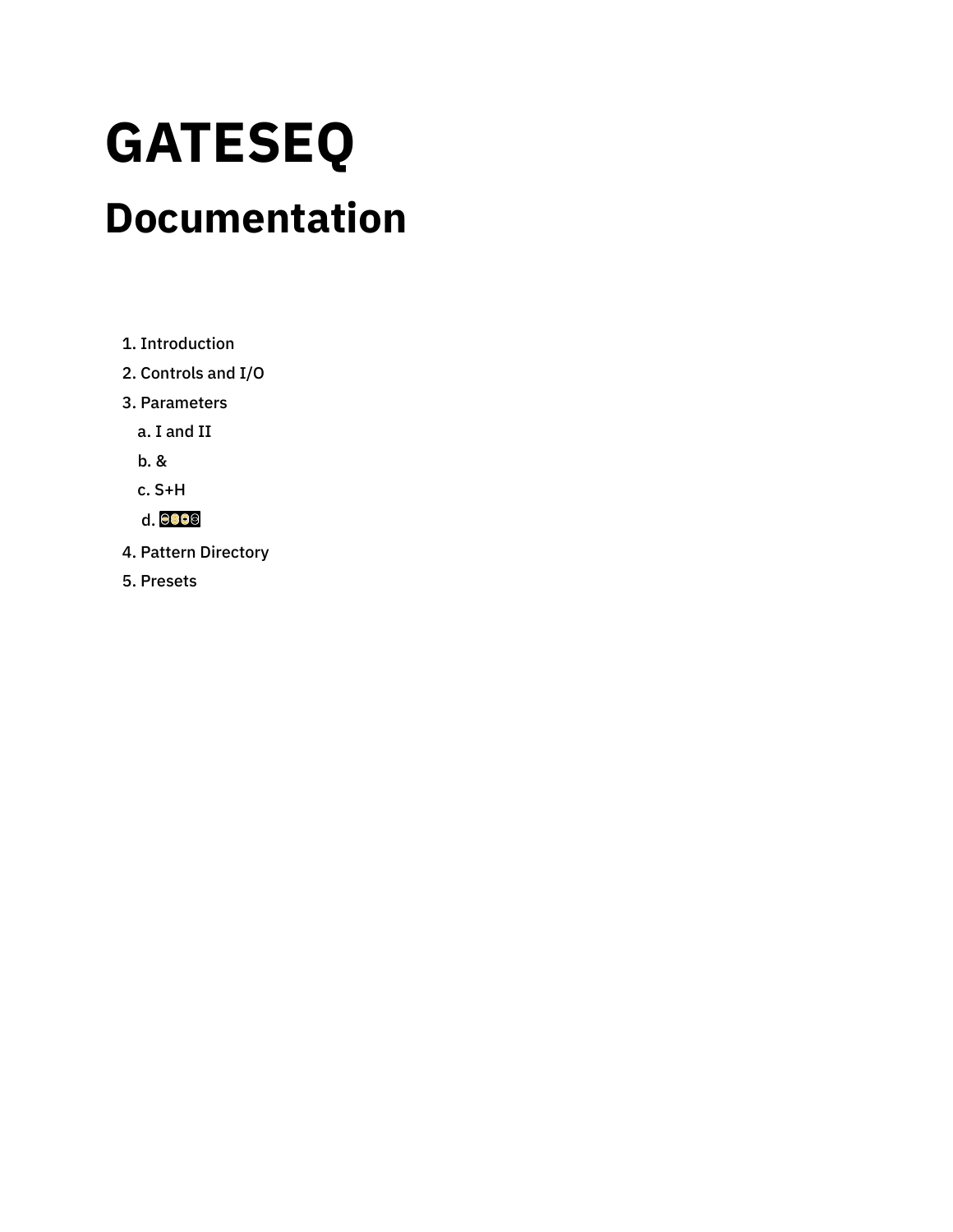## **1. Introduction**

<span id="page-1-0"></span>"Euclidean patterns" are generated from a fundamentally musical idea: given some number of possible positions in a sequence, distribute some number of events (say, 3 strikes of a drum) evenly across those positions. Patterns created in this fashion can be found in music across humanity, but often they are nestled within more complex rhythms as fundamental building blocks.

In GATESEQ, two euclidean sequencers (**I** and **II**) run in parallel. The sequences themselves are independent, creating two output channels from one step input. Sequencer I has an added layer of complexity: it can be clocked at a shuffled/swung multiple of the input clock.

A logical operation between the sequences derives a third sequence. The logic output is distinct from main sequencer outputs but retains some of their "well balanced" nature. Some logical operations serve as reinforcement of the two main sequences, others provide more of a counterpoint.



In addition, sequence **I** controls the **A** channel of the main Via circuit and

sequence **II** controls the **B** channel. Sequence events can be mapped to the sample and hold, and can gate the channel on and off as well, which resembles the behavior of a logical "and" (although these inputs can handle logic signals or continuous signals). This enables the module to "process" CV or gate sequences, serve as a simple audio gate, or even combine these process to create a complex 4th output.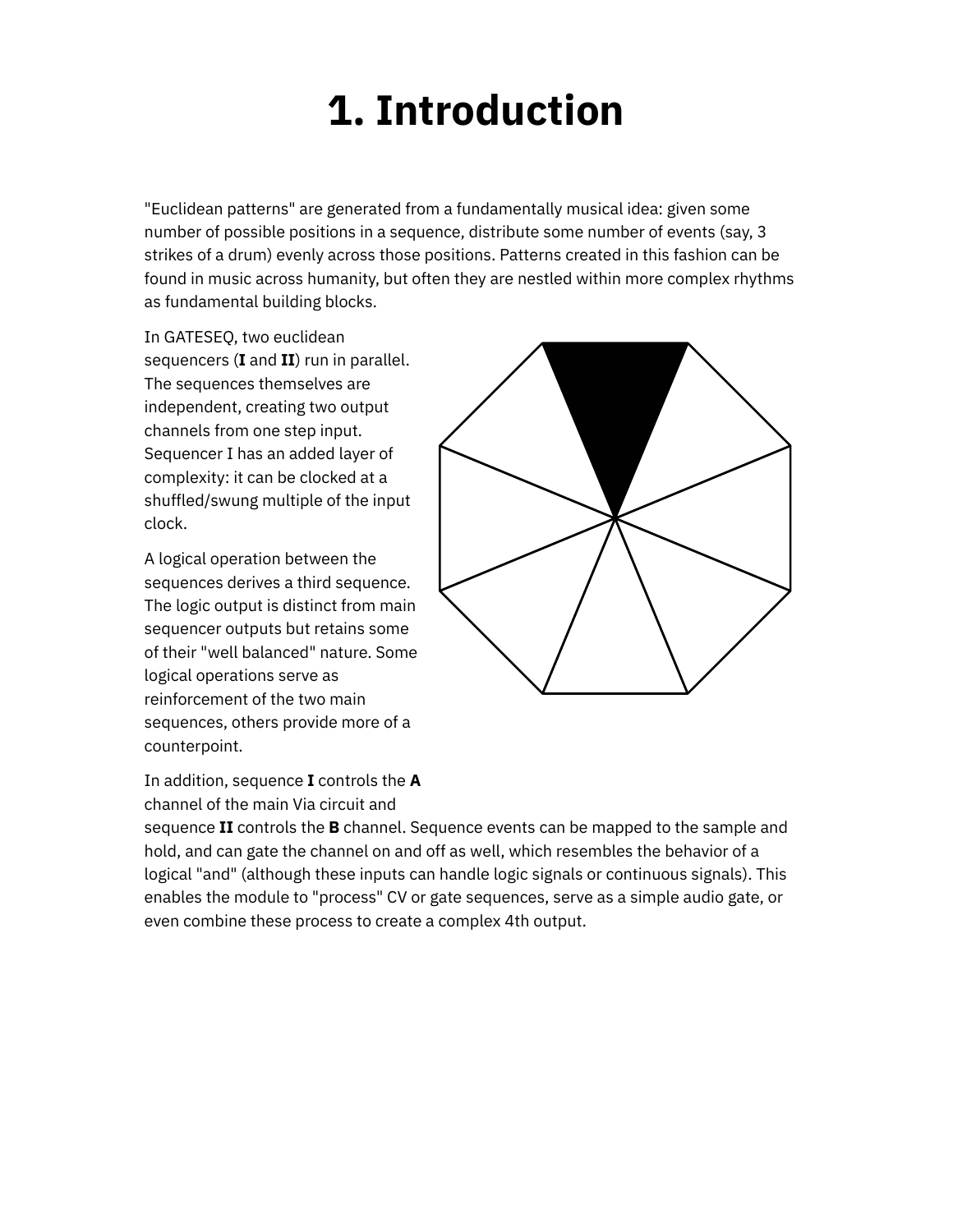## **2. Controls and IO**

<span id="page-2-0"></span>If you haven't yet, take a glance at this [introduction](https://starling.space/via/platform-info) of Via's controls, IO, and user interface.

#### **Knobs**

**PTN I** and the left  $\blacktriangleleft\blacktriangleright$  knob are dedicated to controlling sequencer I. **PTN I** selects the playback pattern, and  $\blacktriangleleft\blacktriangleright$  controls the sequence modulation operation given by the currently selected pattern set. For more on the  $\blacktriangleleft\blacktriangleright$  control, check out the section on [sequencer](#page-4-1) I.

**PTN II** selects the playback pattern for [sequencer](#page-4-1) II.

For both of the **PTN** controls, a clockwise turn of the knob increases the density of gate on events in the sequence.

### **CV**

Each manual control is paired with a CV.

**PTN I** selects the pattern for sequencer **I**.

 $\triangle$  **I**  $\triangleright$  controls the sequencer **I** modulation operation. The right  $\triangle$   $\triangleright$  control is an attenuator for the modulation source at this input.

**PTN II** selects sequencer **II**'s pattern. The right knob in the sequencer **II** section is an attenuator for the modulation source at this input.

### **Logic Input**

**STEP**  $\Box$  is the step input for the sequences. Think of it as the "master tempo" of the system. Sequencer **II** advances on a rising edge at the step input. Sequencer **I** can mimic this behavior, or it be driven with an internally generated clock timed by the step input depending on the mode of the I [parameter](#page-4-1).





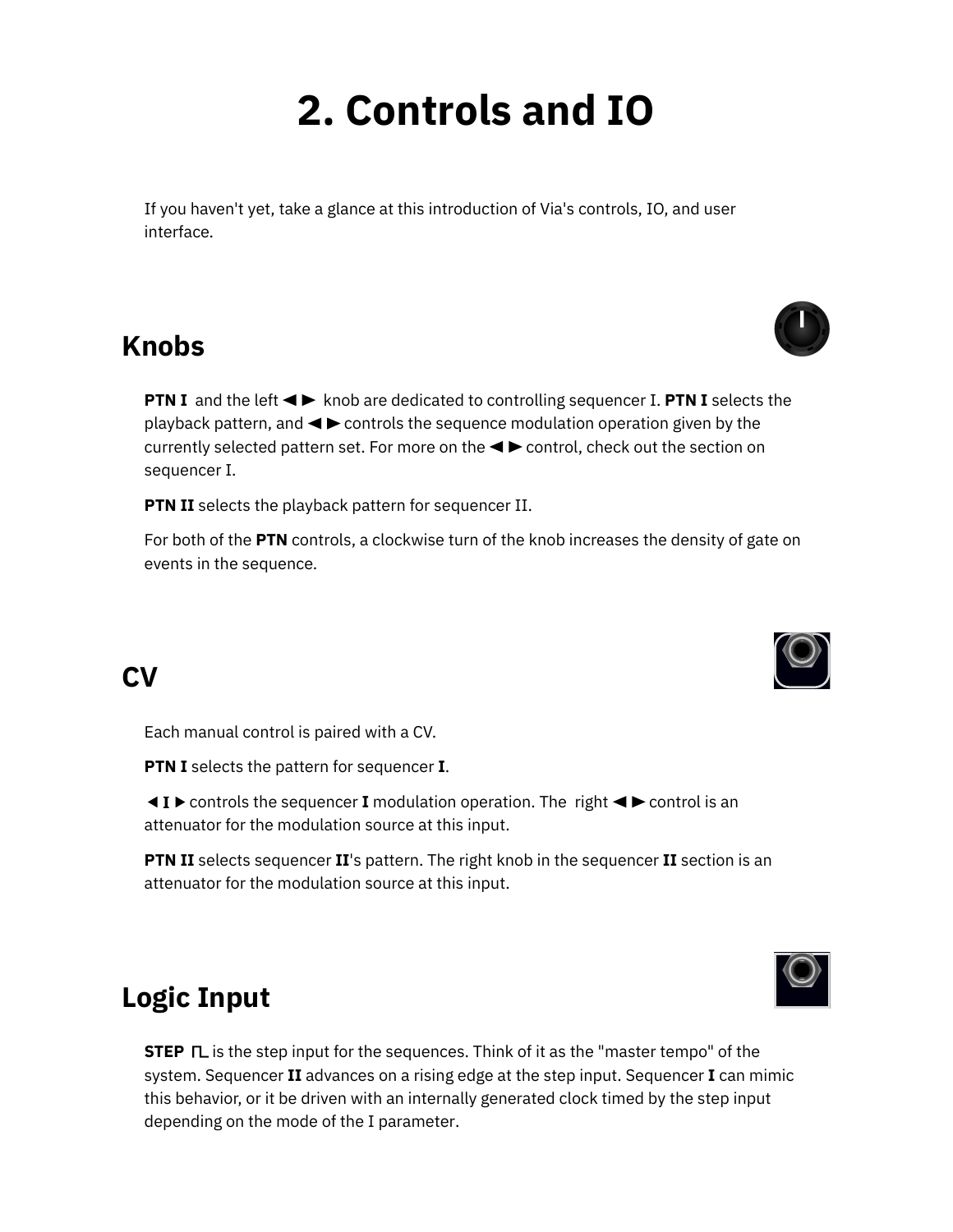**RESET** resets both the sequences to the first position. This can be used to impose repetition on the pattern outputs. The sequence lengths for **I** and **II** can be different, causing the outputs to phase against each other and repeat at odd numbers of steps. A sequence of length 5 against a sequence of length 7 will phase against each other and only repeat every 35 steps. A trigger at the reset input every 16 steps, for example, would bring this pattern in line with a more traditional 16-step sequence.

#### **Outputs**



**I** is a direct output for sequencer **I**.

**II** is a direct output for sequencer **II**.

- **CLE** combines the two sequences according to the mode for the **CLE** [parameter](#page-8-1).
- **A+B** sums the **A** and **B** inputs according to the **[&](#page-7-0)** and **[S+H](#page-8-0)** parameters for each input.

### **LED Display**

When not showing menu information, the LEDs display information about the state of the module. The two LEDs connected to the analog inputs are illuminated whenever the sample and hold on that channel is holding a value. The LED connected to the sequencer **I** output is illuminated when the logic level is high, and similarly the LED connected to the sequencer **II** output shows the state of that sequencer.

The RGB display shows the state of the analog **&** gates and the logic output. The green LED is illuminated when the  $\Box$  output is high. The red LED is illuminated when the gate on the **A** input is open. The blue LED is illuminated when the gate on the **B** input is open.

The red/green LED above it shows the state of the analog output. It is off at 0V and becomes brighter green with increasing positive voltages, and brighter red with increasing negative voltages.

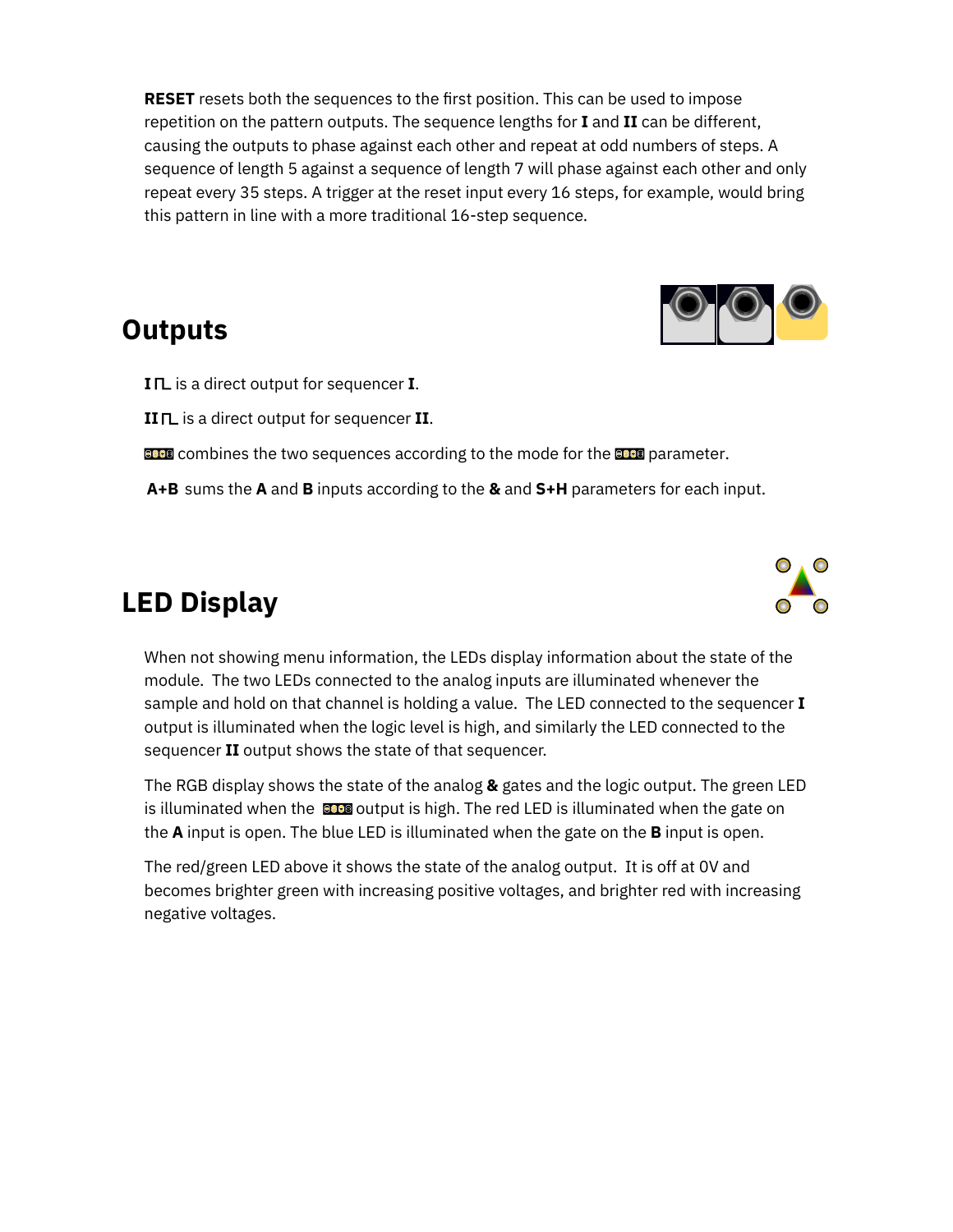## **3. Parameters**

<span id="page-4-0"></span>The button graphics depict the flow of signals from the **A** and **B** inputs through the module. The top row corresponds to sequencer **I / A** input, the bottom to sequencer **II / B** input.

#### <span id="page-4-1"></span>**I and II**

These select the set of euclidean patterns for each sequencer channel. There are 4 choices for each sequencer.

Each set for sequencer **I** specifies a clock multiplication option. (1) is  $1/1$ , (2) is  $3/2$ , (3) is 2/1, and (4) has a variable multiplier.  $\triangleleft I \triangleright$  controls the modulation parameter for a given sequencer mode. In modes 1 and 2, the modulation parameter is offset in steps of sequencer **I** against sequencer **II**. In mode 3, it is a shuffle/swing control, with shuffle on the left of the knob, straight-ahead timing at noon, and swing on the right. In mode 4, it controls the multiplier on the sequencer clock.

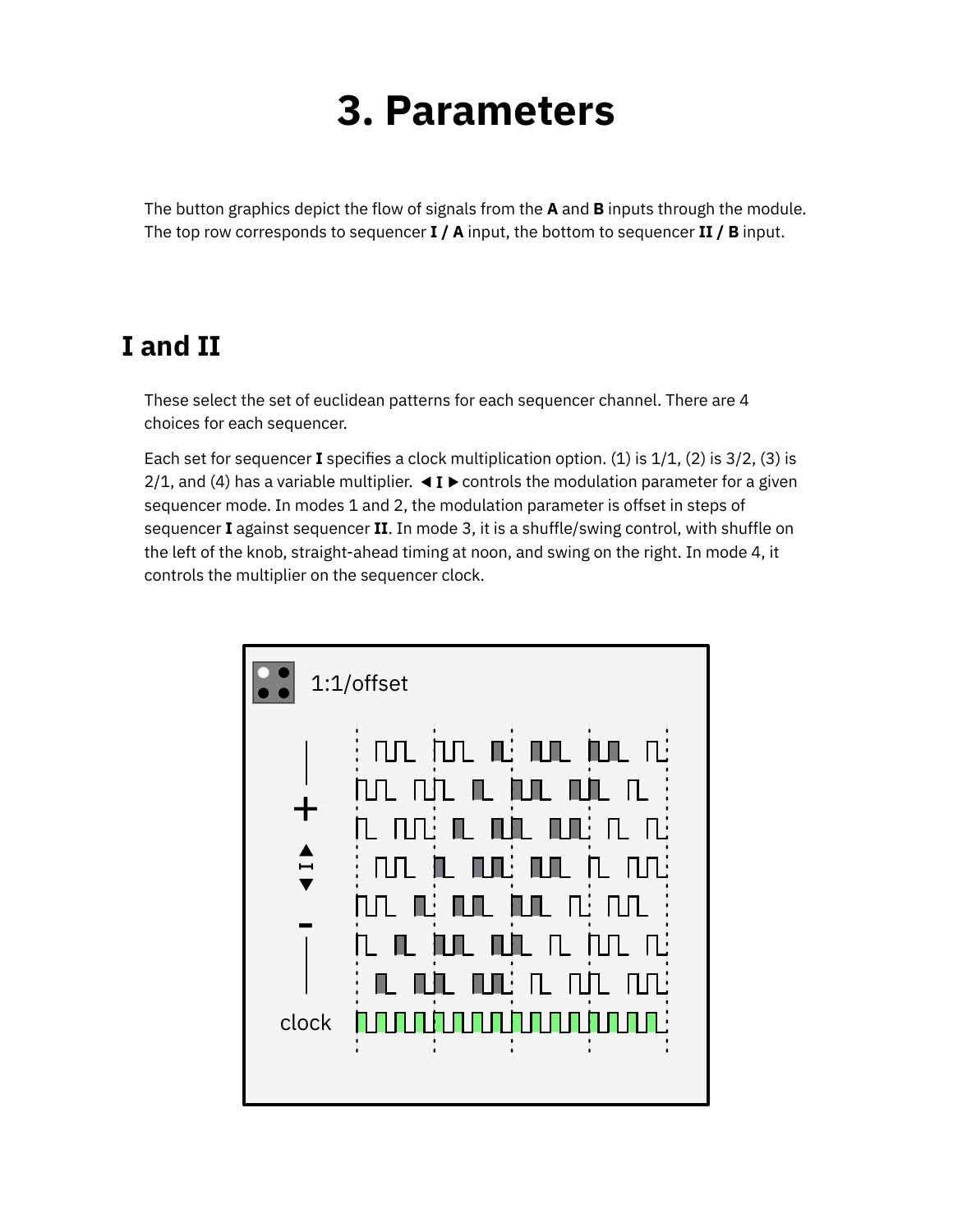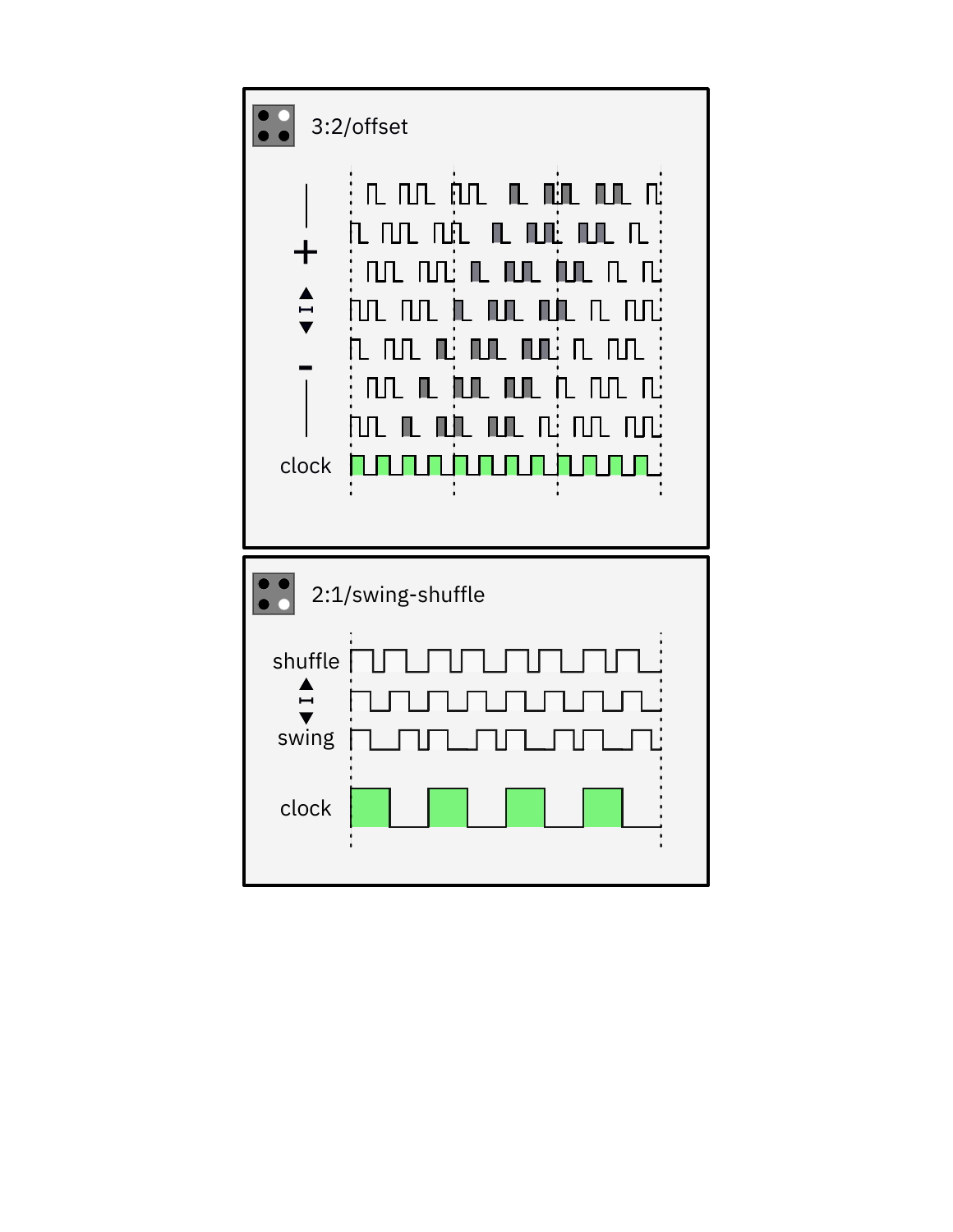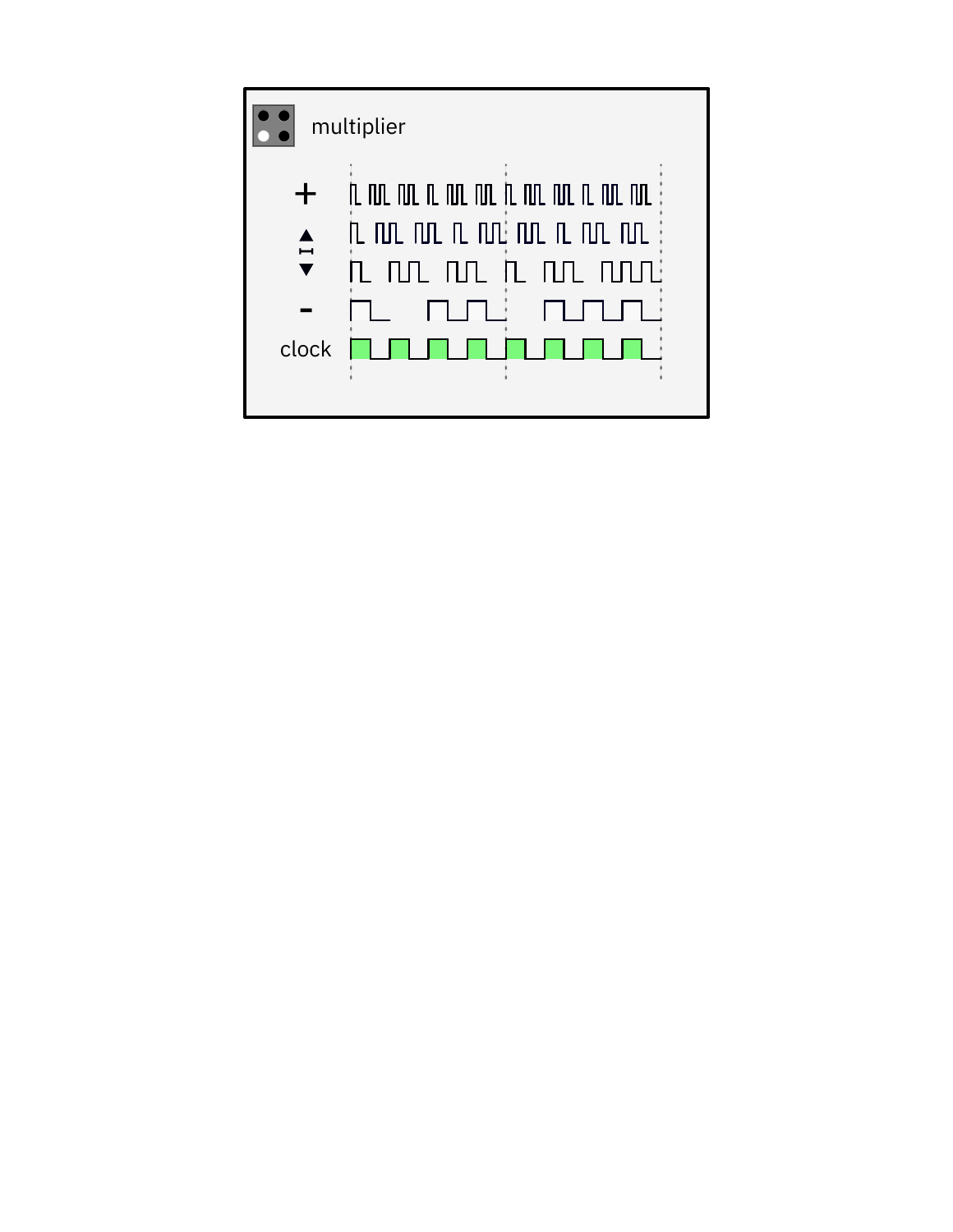### <span id="page-7-0"></span>**&**

Sequencer **I** controls a gate on the **A** input and sequencer **II** controls a gate on the **B** input. The **&** parameters activate or deactivate the respective gates.

When active, the gate is open when the sequencer output is high and closed when it is low. When deactivated, the gate is always open. The red and blue LEDs indicate the state of the gates.

Mode (3) smooths the edges of the gate to remove clicks or pops for passing audio signals or slewing control signals. It's less appropriate for gating digital signals as the rise/fall times will add a timing delay. Use mode (2) instead.

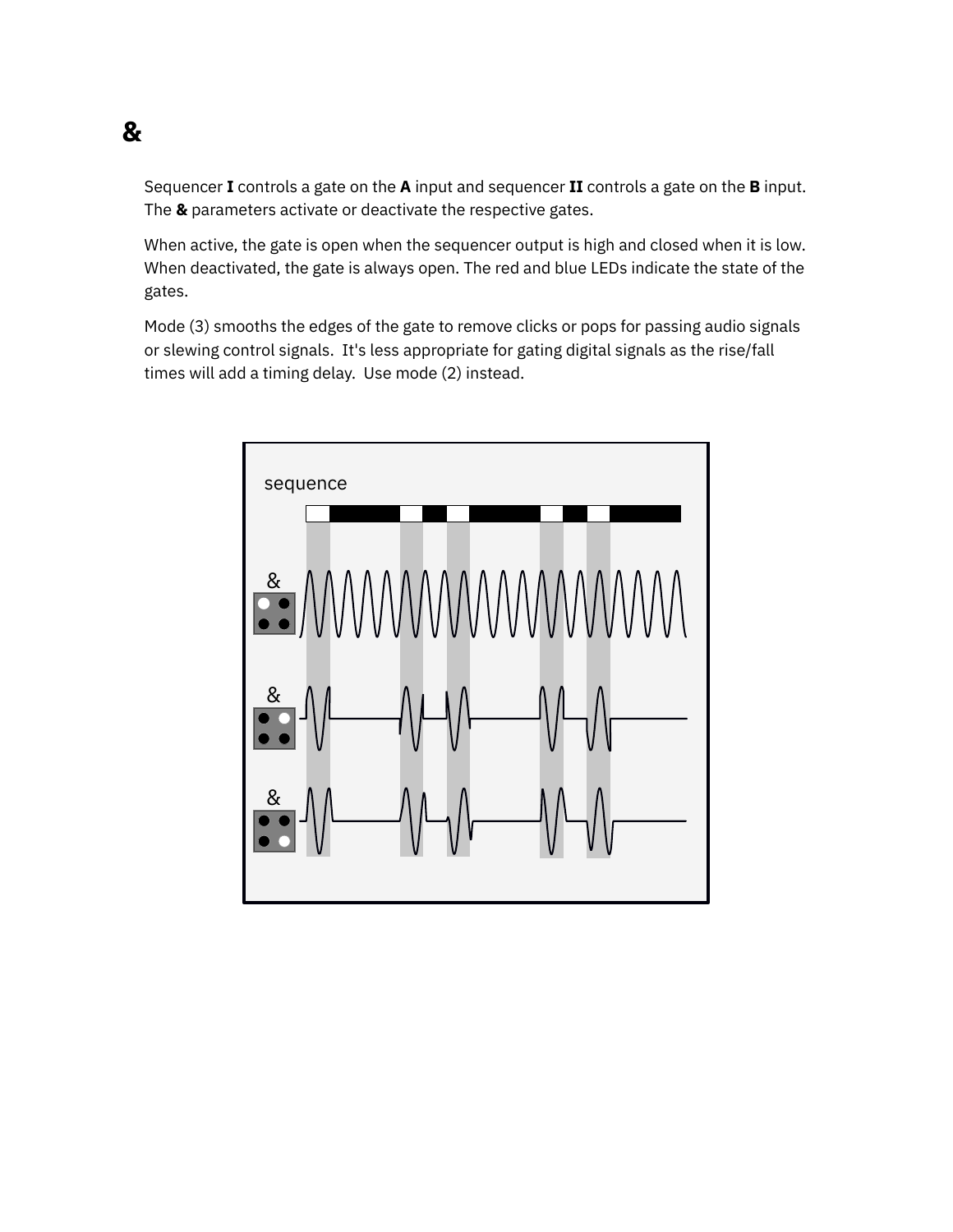### <span id="page-8-0"></span>**S+H**

Much like the **&** parameters, the **S+H** controls how each sequencer interacts with its respective analog channel. There are three possible **S+H** behaviors:



<span id="page-8-1"></span>

Holding the **&** button for sequencer **II** and tapping the **&** button for sequencer **I** toggles through one of 4 possible logical combinations of sequencers **I** and **II** and the **CCC** output. The options are (1) and, (2) or, (3) xor, and (4) nor. The first three modes reinforce the main sequence patterns; the third provides a sort of "inverse pattern", a rhythmic counterpoint that fills the meter.

The clock driving sequencer **I** gates the logic signal, keeping the rising edges of the logic output aligned with the main sequencers.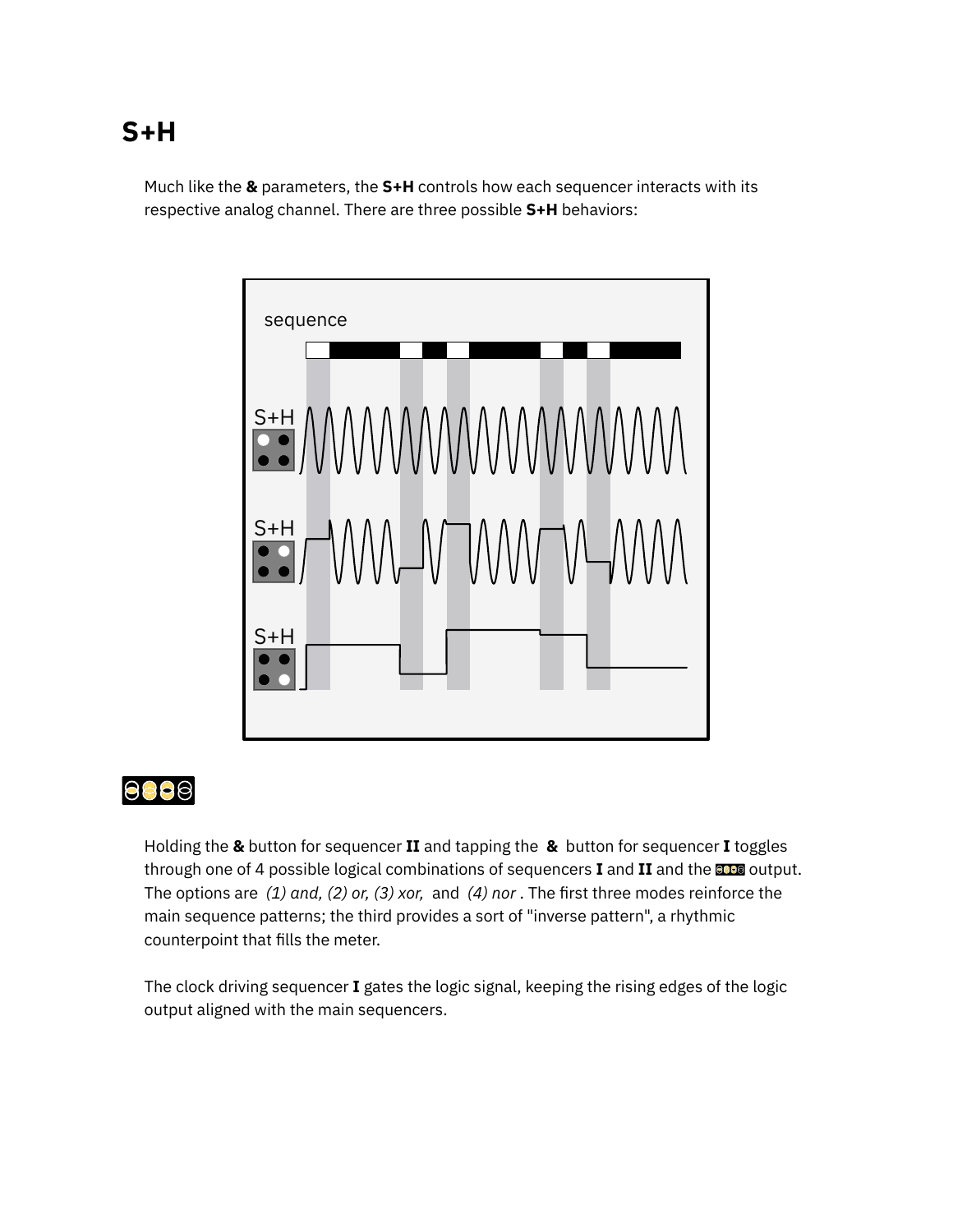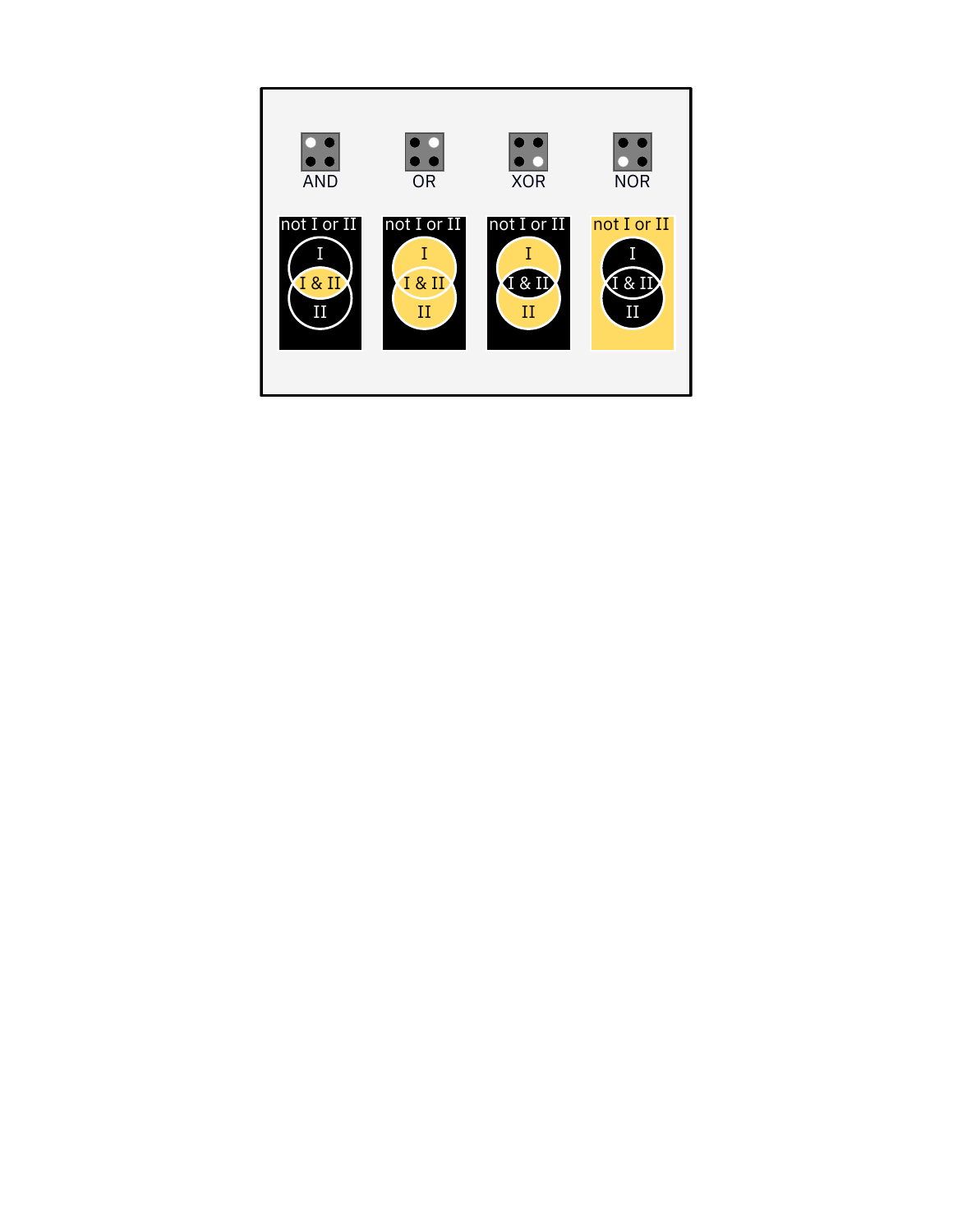## **4. Pattern Directory**

<span id="page-10-0"></span>The following tables show the patterns contained in each of the available sequencer banks. Turning the pattern selection control advances down through the rows. A green step represents a gate high event, and the number of boxes in each row represents the pattern lengths.

#### **Sequencer I:**

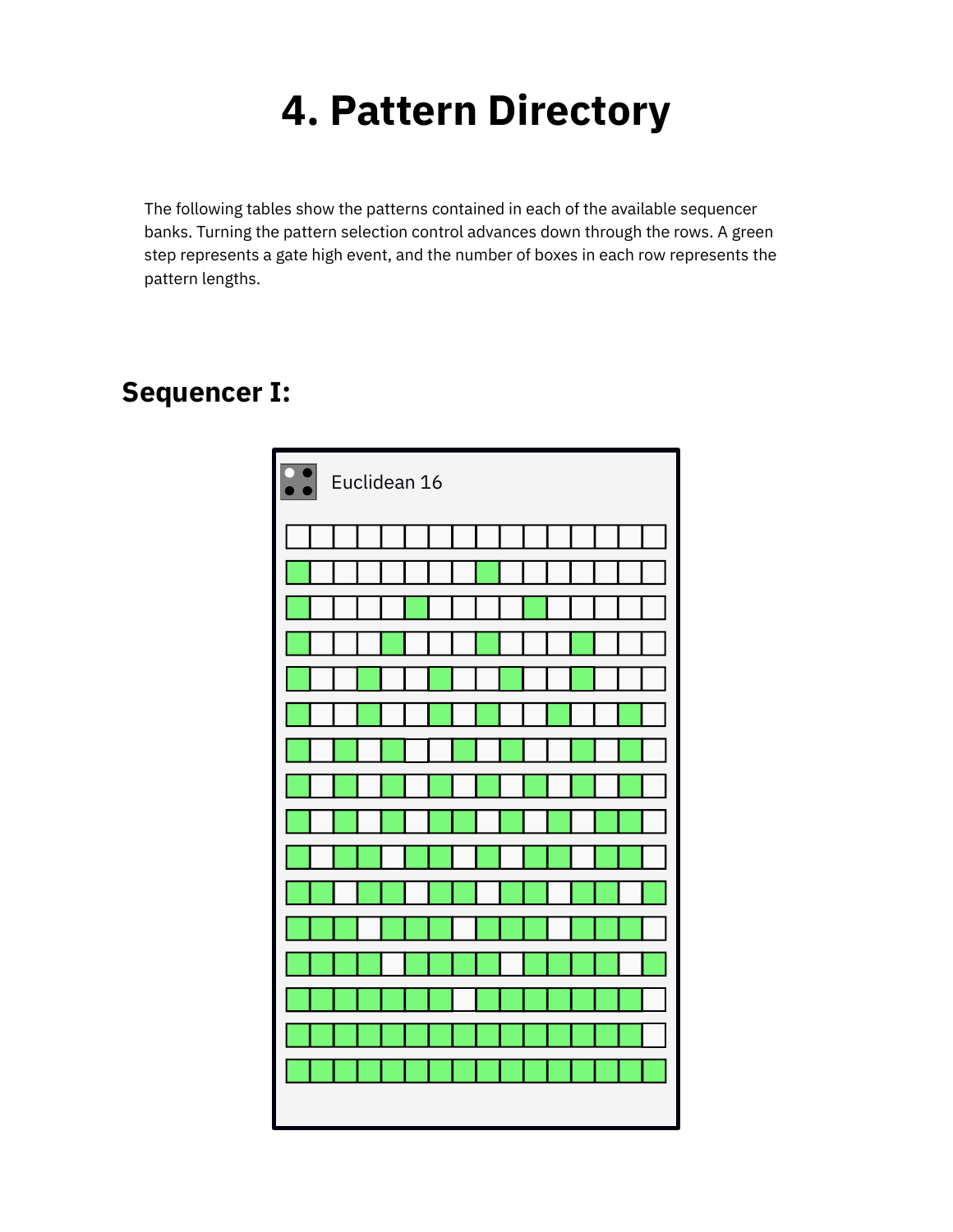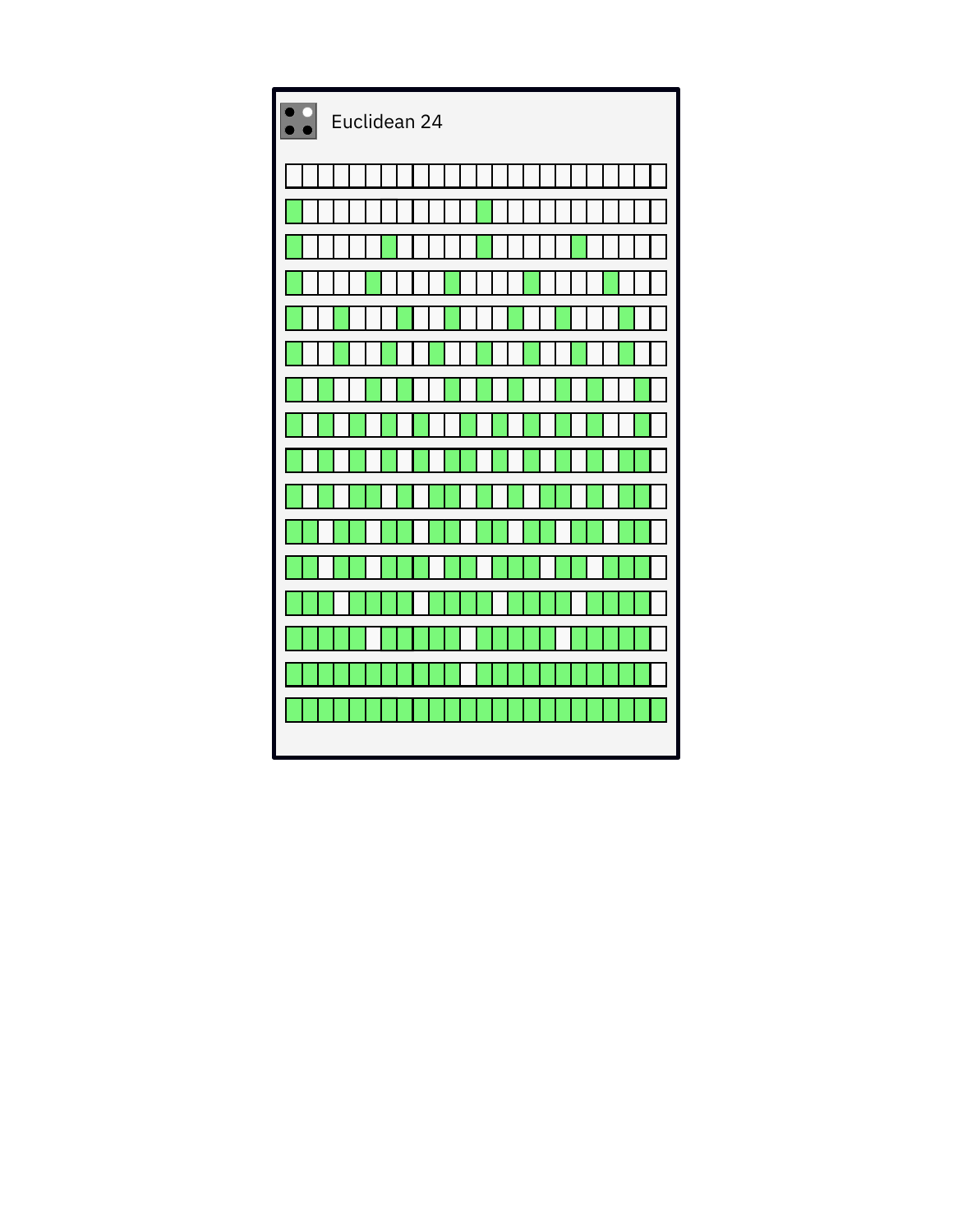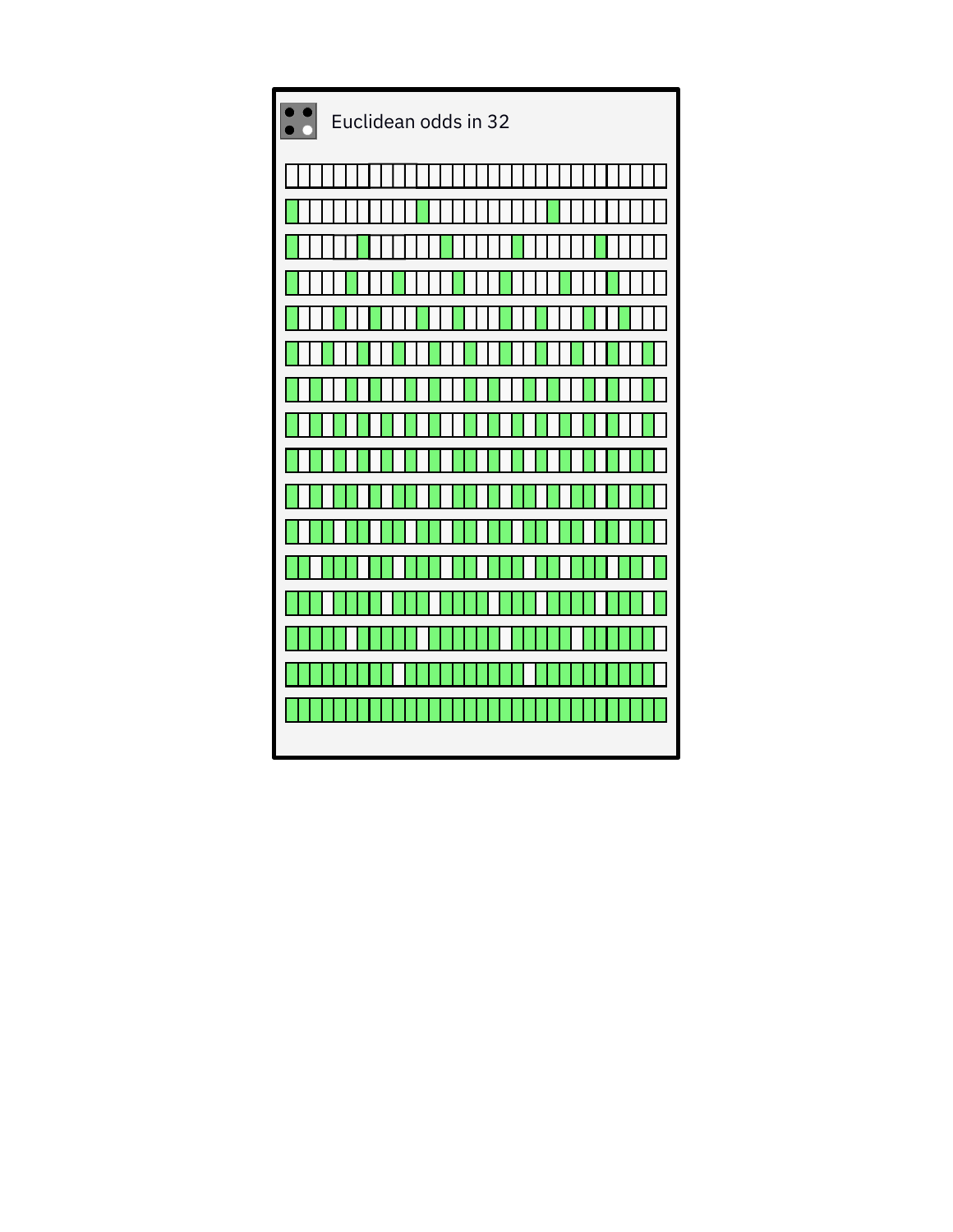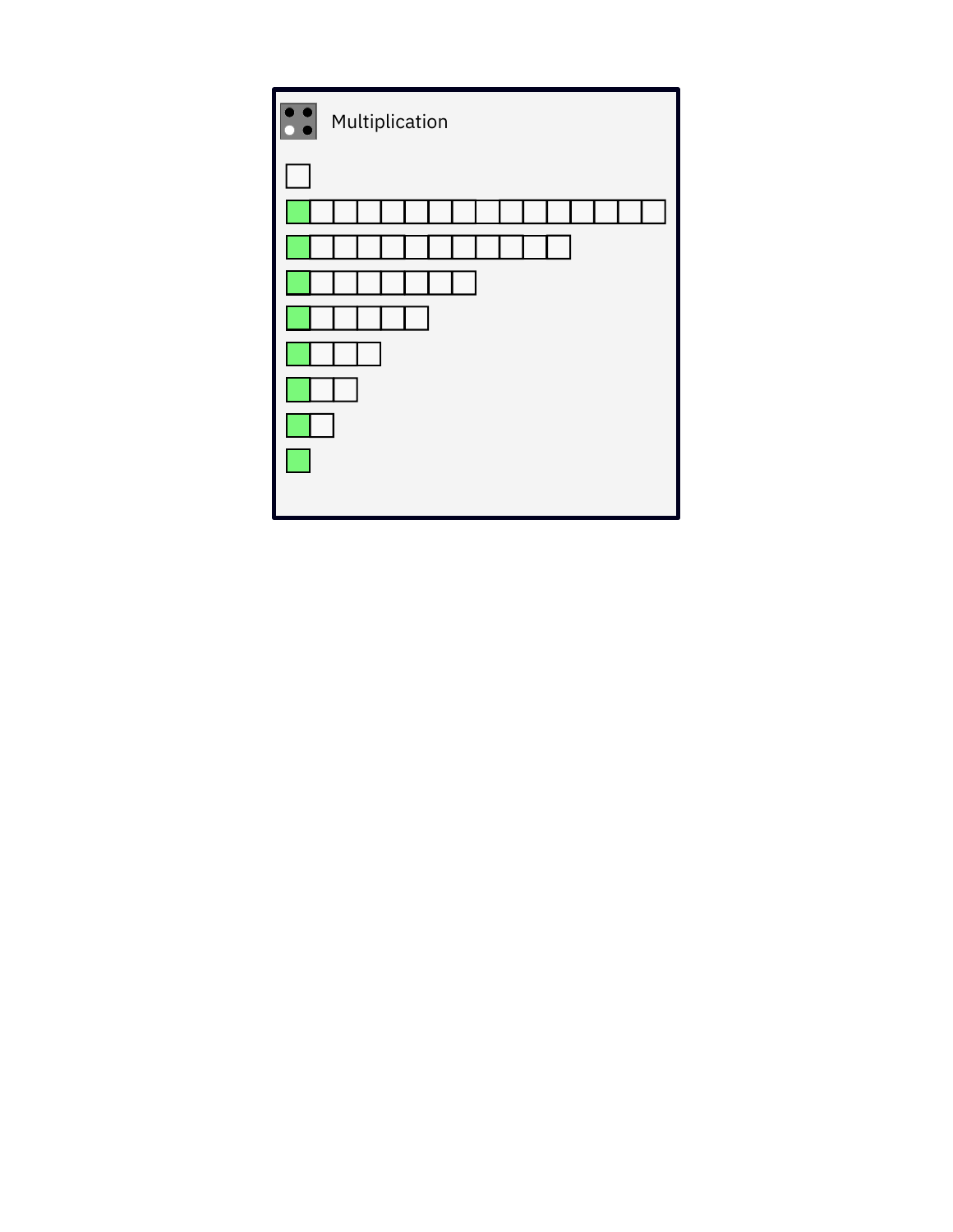### **Sequencer II:**

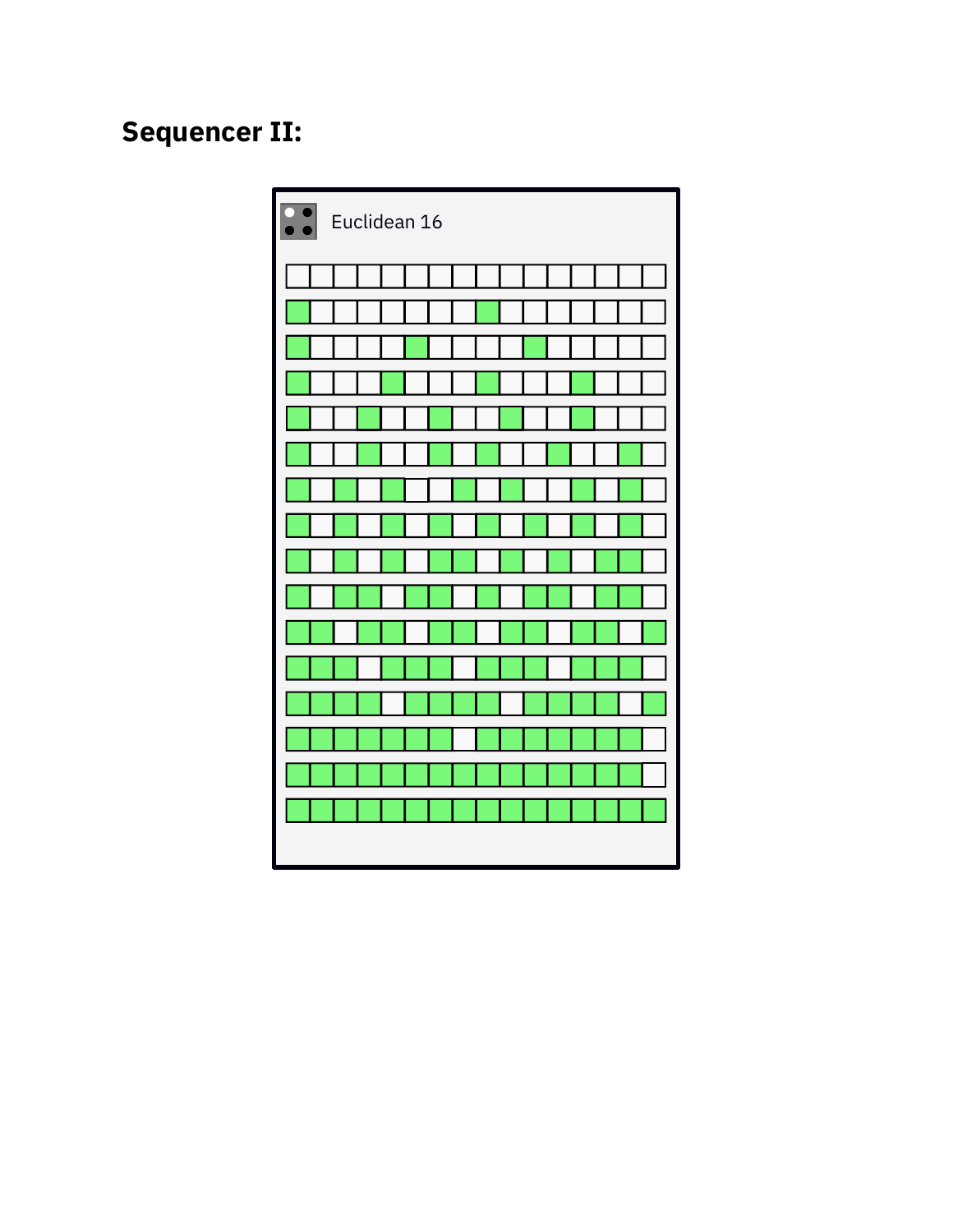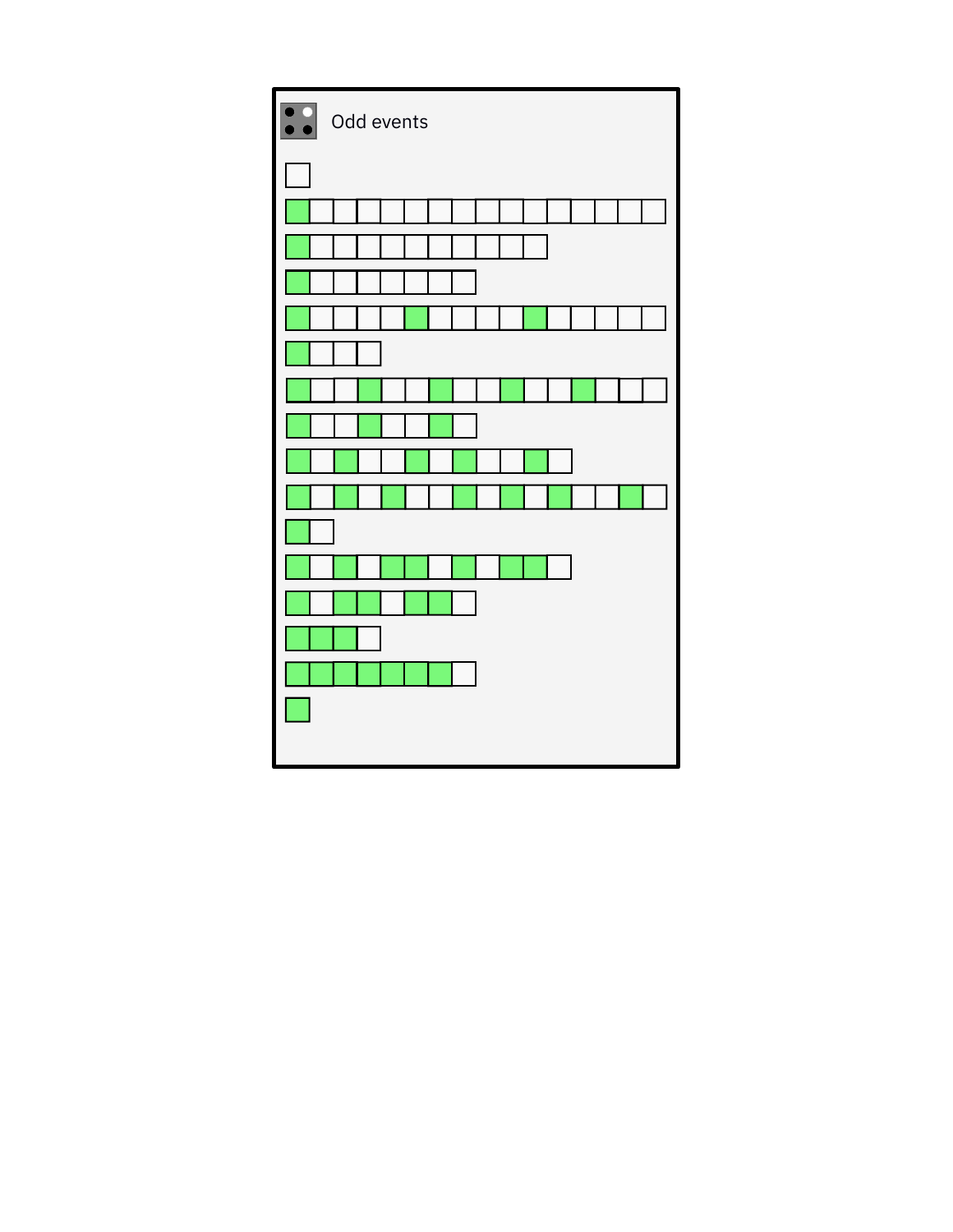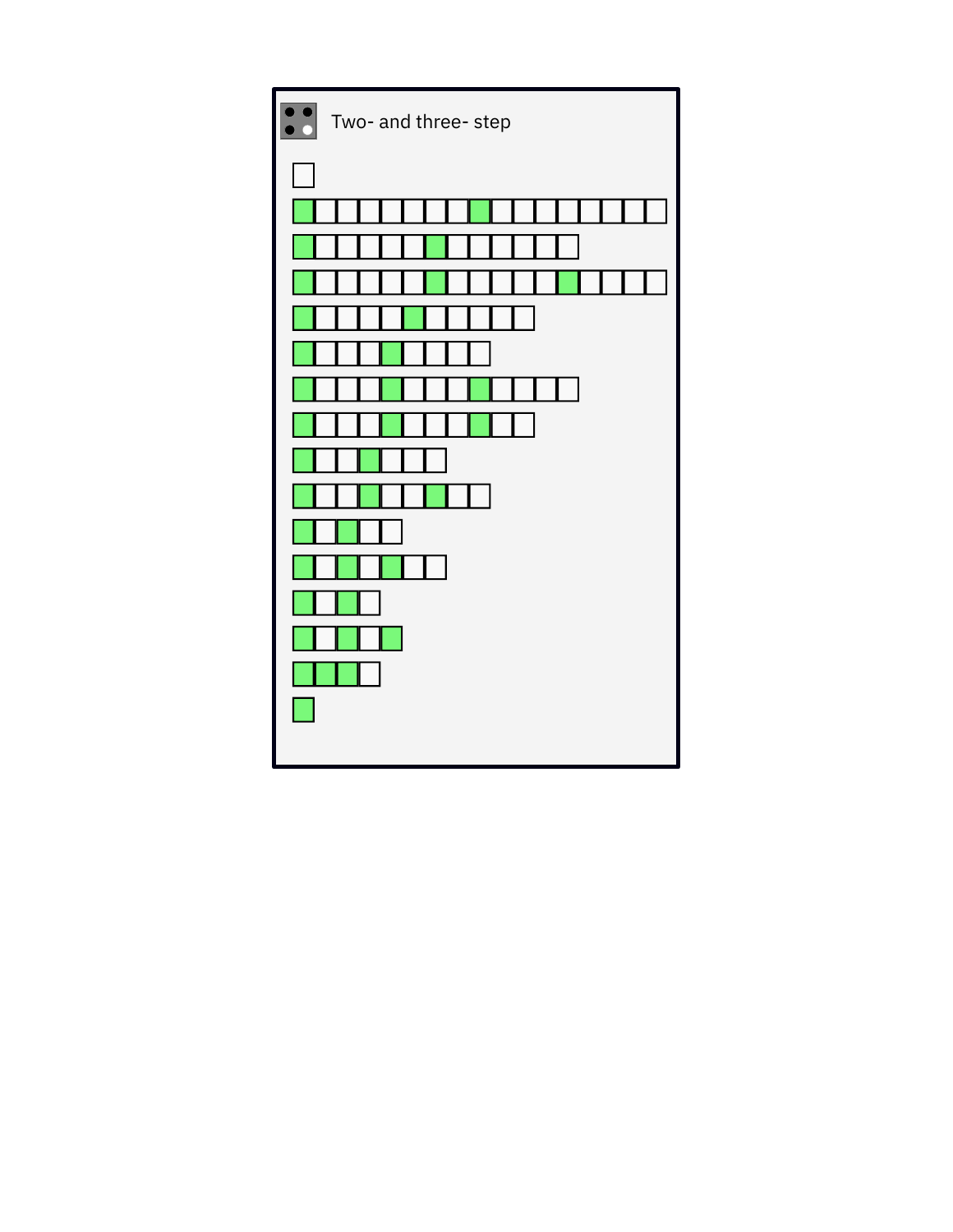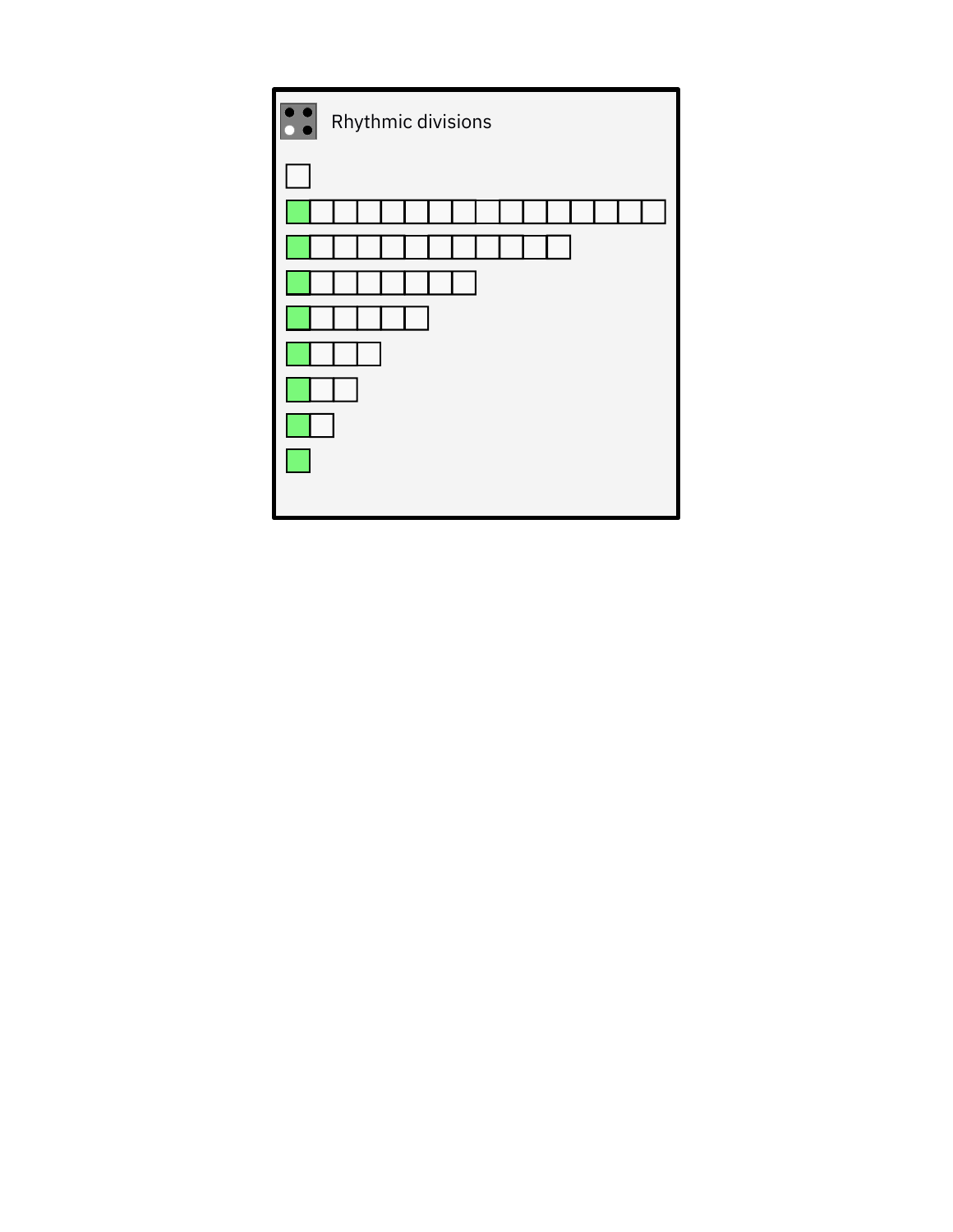## **5. Presets**

<span id="page-18-0"></span>GATESEQ's presets explore the different modes for sequencer **I** and highlight some uses for the analog circuit.

#### **Dual Euclidean (SH A button)**

**S+H A** - *Off* **& A** - *Audio* **Sequencer I** - *Euclidean 16* **S+H B** - *off* **& B** - *Audio* **Sequencer II** - *Euclidean 16* **Logic** - *And*

*Try an [example](https://starling.space/via/gateseq/patch-examples#preset-1) patch*

#### **2 vs 3 (& A button)**

**S+H A** - *Off* **& A** - *Audio* **Sequencer I** - *2 vs 3* **S+H B** - *off* **& B** - *Audio* **Sequencer II** - *Euclidean 16* **Logic** - *Nor*

*Try an [example](https://starling.space/via/gateseq/patch-examples#preset-2) patch*

#### **Shuffle-Swing (I button)**

**S+H A** - *Off* **& A** - *Audio* **Sequencer I** - *Shuffle-swing* **S+H B** - *Off*